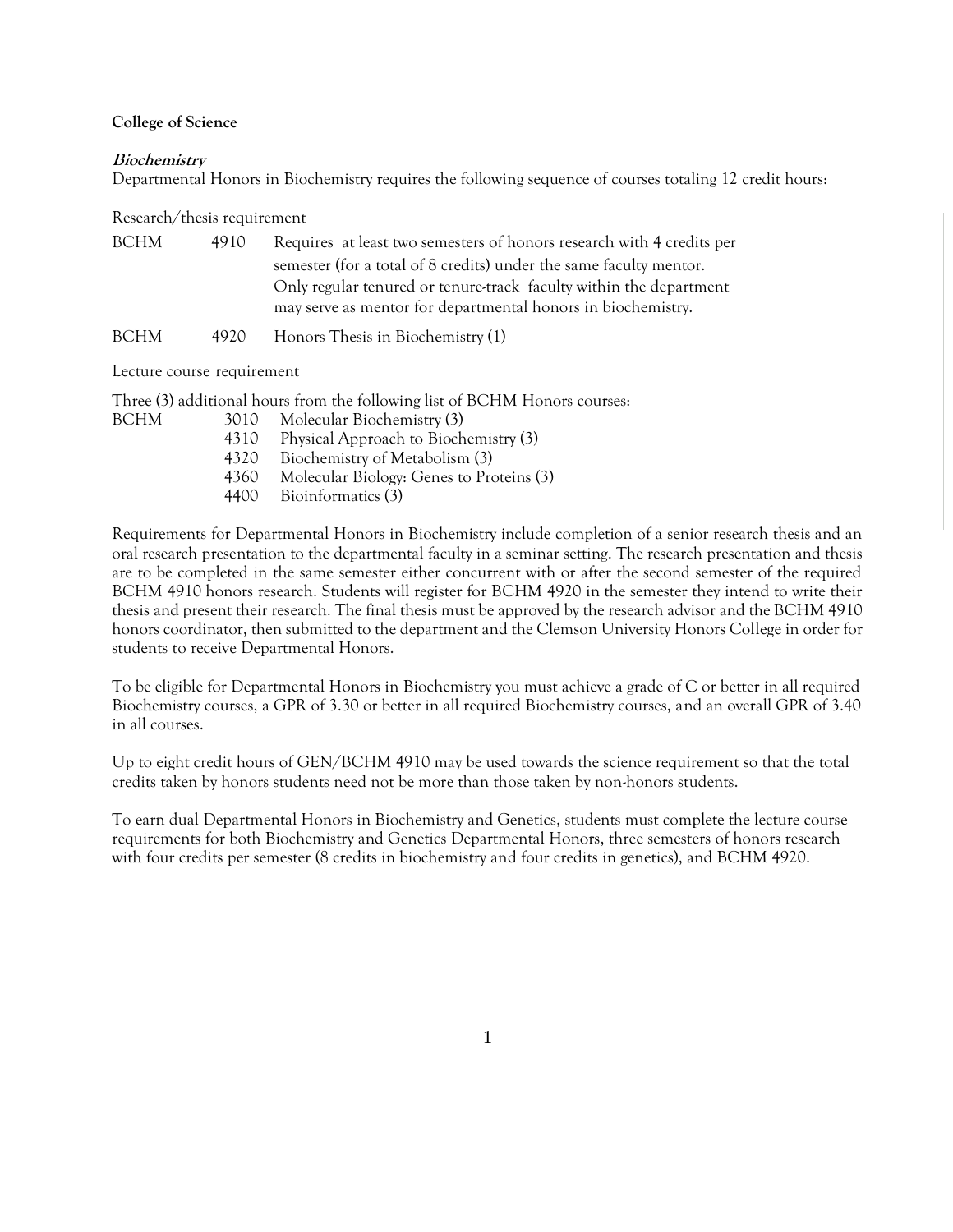### **Biological Sciences**

Departmental Honors in Biological Sciences requires the following sequence of courses totaling 12 credit hours:

- BIOL 4910 Undergraduate Research in Biological Sciences (HON) (2-4) for a total of 6 credit hours taken under a single research advisor for six consecutive semester hours.
- BIOL 4980 Thesis in Biological Sciences (HON) (1). Taken the semester the thesis is written and presented. A grade of Pass is required to receive Departmental Honors.

An additional 5 credit hours of Honors course work are required in BIOL at the 3000 level or higher. Contract Honors courses are excluded. Honors courses in other departments require the pre-approval of the Department's Honor Liaison.

Research results from BIOL 4910 (HON) are submitted as a thesis written in a style appropriate for publication and presented in two open seminar forums: 1) at a national, regional, or local meeting and 2) at the Department of Biological Sciences Undergraduate Research Symposium. Student theses are approved and submitted by the research faculty mentor to the Department's Honors Liaison. Students are expected to choose and arrange to work with a faculty research advisor prior to registering for the first semester of BIOL 4910 (HON).

## **Chemistry**

Departmental Honors in Chemistry requires four of the following courses totaling 12 credit hours:

| CH. | 4430 | Research Problems (3) |
|-----|------|-----------------------|
|     | 4440 | Research Problems (3) |

The additional six semester hours must be taken from the following list.

| СH | 3320 | Physical Chemistry (3)             |
|----|------|------------------------------------|
|    | 4010 | Organometallic Chemistry (3)       |
|    | 4020 | Inorganic Chemistry (3)            |
|    | 4040 | Bioinorganic Chemistry (3)         |
|    | 4130 | Chemistry of Aqueous Systems (3)   |
|    | 4210 | Advanced Organic Chemistry (3)     |
|    | 4270 | Organic Spectroscopy (3)           |
|    | 4350 | Atomic and Molecular Structure (3) |
|    |      |                                    |

Departmental Honors in Chemistry requires a two-semester sequence of research and a senior honors thesis while registered in CH 4430/4440. Both semesters should be performed on a continuation of the same research project with the same advisor, since research of the caliber required for an honors thesis cannot be completed in one semester. Therefore students should make sure that the project embarked upon is one of interest and that s/he can work well with the advisor chosen by the student. In addition the research advisor will choose an advisory committee of two other faculty members who will read the thesis and provide feedback.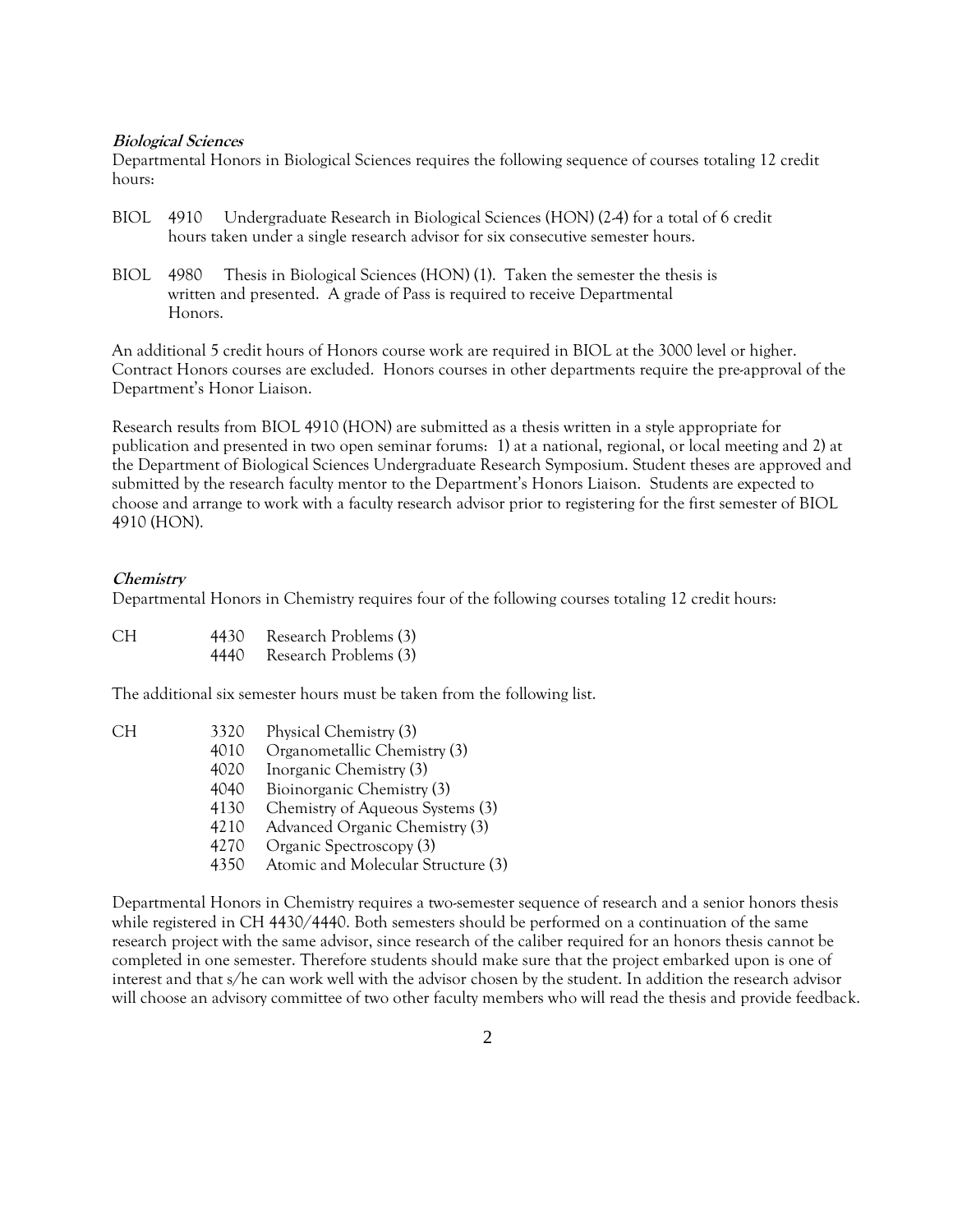Students will write an interim paper at the end of CH 4430 and a full research paper at the end of CH 4440. The advisory committee will give an oral examination on the research project.

# **Genetics**

Departmental Honors in Genetics requires the following sequence of courses totaling 12 credit hours:

Research/thesis requirement

| <b>GEN</b> | 4910 | Requires at least two semesters of honors research with 4 credits per semester (for a   |
|------------|------|-----------------------------------------------------------------------------------------|
|            |      | total of 8 credits) under the same faculty mentor. Only regular tenured or tenure-track |
|            |      | faculty within the department may serve as mentor for departmental honors in            |
|            |      | genetics.                                                                               |
| <b>GEN</b> | 4920 | Honors Thesis in Genetics (1)                                                           |

Lecture course requirement

Three (3) additional hours from the following list of GEN Honors courses:

| <b>GEN</b> | 3020              | Molecular and General Genetics (3)         |
|------------|-------------------|--------------------------------------------|
|            | 4100              | Population and Quantitative Genetics (3)   |
|            | 4200              | Molecular Genetics and Gene Regulation (3) |
|            | 4400 <sup>-</sup> | Bioinformatics (3)                         |
|            |                   | 4500 Comparative Genetics (3)              |

Requirements for Departmental Honors in Genetics include completion of a senior research thesis and an oral research presentation to the departmental faculty in a seminar setting. The research presentation and thesis are to be completed in the same semester either concurrent with or after the second semester of the required GEN 4910 honors research. Students will register for GEN 4920 in the semester they intend to write their thesis and present their research. The final thesis must be approved by the research advisor and the GEN 4910 honors coordinator, then submitted to the department and the Clemson University Honors College in order for students to receive Departmental Honors.

To be eligible for Departmental Honors in Genetics you must achieve a grade of C or better in all required Genetics courses, a GPR of 3.30 or better in all required Genetics courses, and an Overall GPR of 3.40 in all courses.

Up to eight credit hours of GEN/BCHM 4910 may be used towards the science requirement so that the total credits taken by honors students need not be more than those taken by non-honors students. To earn dual Departmental Honors in Genetics and Biochemistry, students must complete the lecture course requirements for both Genetics and Biochemistry Departmental Honors, three semesters of honors research with four credits per semester (8 credits in genetics and four credits in biochemistry), and GEN 4920.

## **Mathematical Sciences**

Departmental Honors in Mathematical Sciences requires the following sequence of courses totaling 8 credit hours:

MATH 3820 Honors Seminar (1) for a total of two credit hours over a period of two semesters

4820 Undergraduate Research (3) for a total of six credit hours over a period of two semesters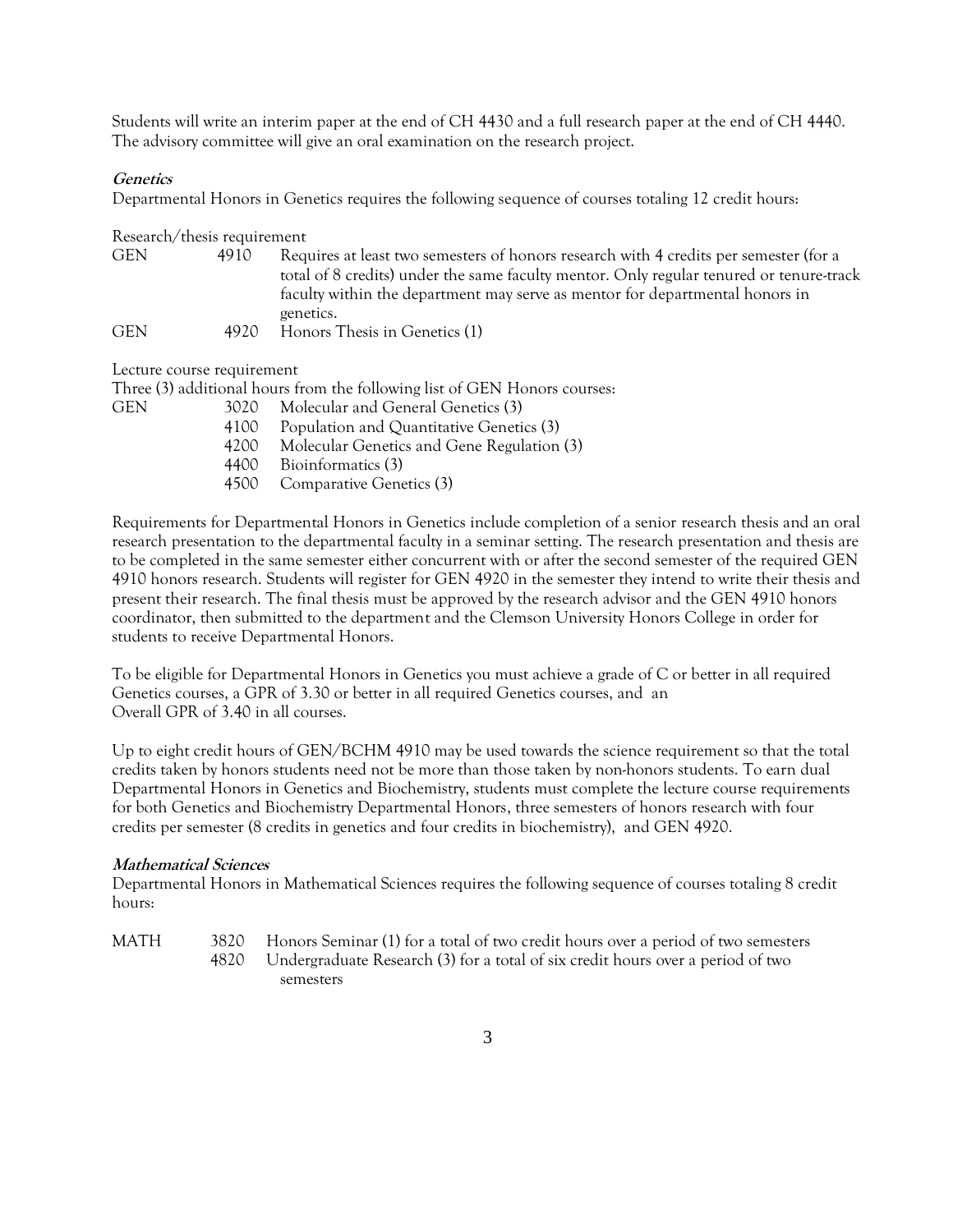Students beginning the Departmental Honors program in Mathematical Sciences must complete two credits of MATH 3820, taken in both semesters of the junior year, and six credits of MATH 4820 in the senior year. MATH 3820 is a weekly seminar that prepares students for their senior thesis. In this course, students undertake readings in the philosophy and foundations of mathematics and in research strategies. Students also attend the thesis presentations of senior honors students. By the end of the second semester of MATH 3820 the student is expected to have identified a research topic and an advisor.

In MATH 4820, taken in both semesters of the senior year, the student pursues the research topic under the guidance of the faculty advisor. By the end of the first semester the student submits a written interim report and makes an oral presentation on the research progress to date. By the end of the second semester the student submits a written thesis and presents an oral defense to honors students and faculty.

## **Microbiology**

Departmental Honors in Microbiology requires the following sequence of courses totaling 12 credit hours:

- MICR 4910 Undergraduate Research in Microbiology (HON) (2-4) for a total of 6 credit hours taken under a single research advisor for six consecutive hours.
- MICR 4980 Thesis in Microbiology (HON) (1). Taken the semester the thesis is written and presented. A grade of Pass is required to receive Departmental Honors.

An additional 5 credit hours of Honors course work are required in MICR at the 4000 level or higher. Contract Honors courses are excluded. Honors courses in other departments require the pre-approval of the Department's Honor Liaison.

Research results from MICR 4910 (HON) are submitted as a thesis written in a style appropriate for publication and presented in two open seminar forums: 1) at a national, regional, or local meeting and 2) at the Department of Biological Sciences Undergraduate Research Symposium. Student theses are approved and submitted by the research faculty mentor to the Department's Honors Liaison. Students are expected to choose and arrange to work with a faculty research advisor prior to registering for the first semester of MICR 4910 (HON).

## **Physics**

Departmental Honors in Physics requires the following sequence of courses totaling 11-13 credit hours:

- PHYS 3000 Introduction to Research (1)
	- 4010 Senior Thesis (1-3) for a total of four to six credit hours over a period of two semesters

In addition, you must take at least six credits of 3000- 4000-level honors courses from the following list:

PHYS 3210 Mechanics I (3) 3220 Mechanics II (3)